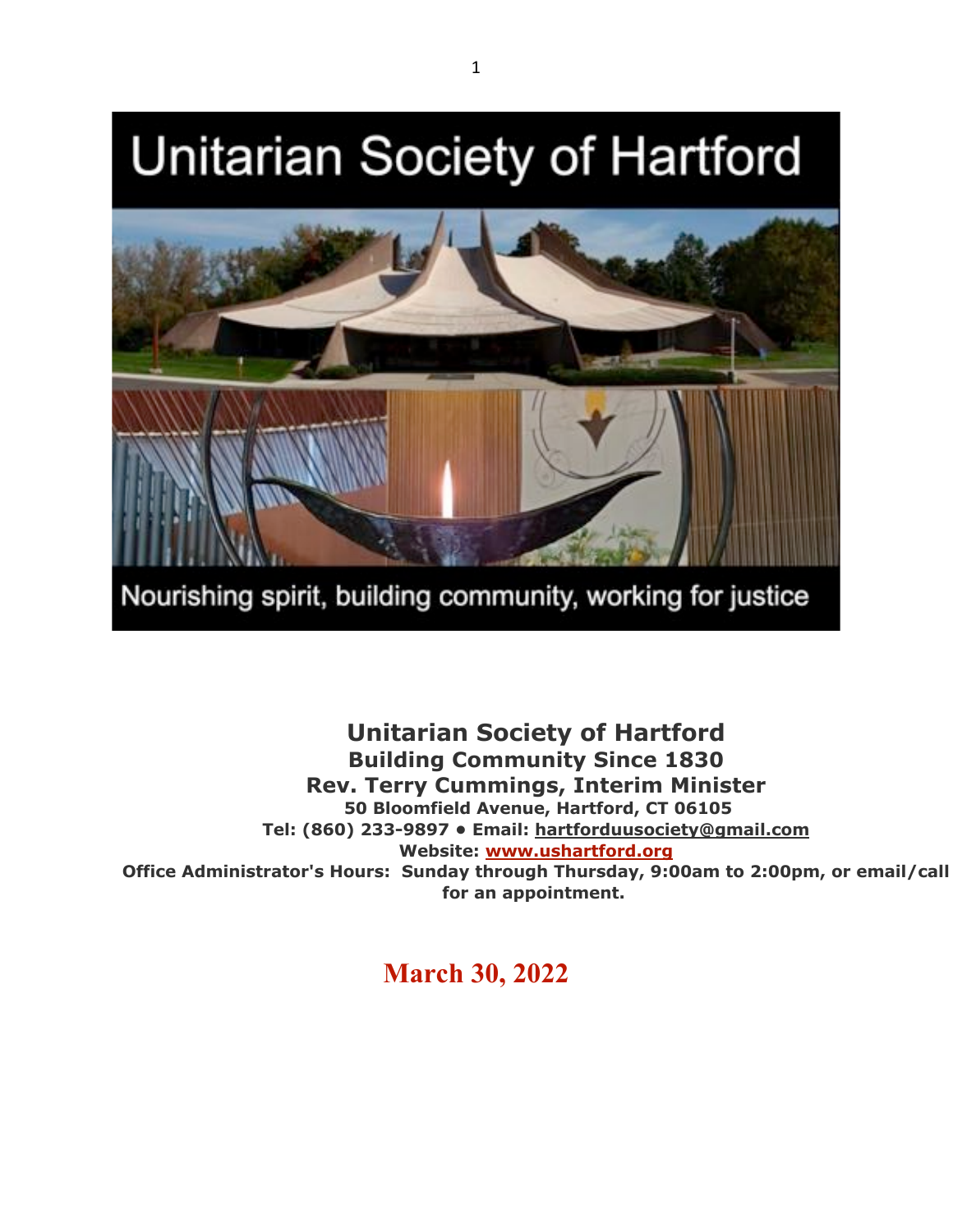

## **April 3, 2022, 10:30 a.m.**

**"Eco-Spirituality"** 7th UU Principle*:* Respect for the interdependent web of all existence, of which we are a part.

*Humankind has not woven the web of life. We are but one thread in it. Whatever we do to the web, we do to ourselves. All things are bound together. All things connect. ~ Chief Seattle*

**Judy Robbins, Pulpit Guest**

**Sam Moffett, Director of Music Ministries Rick Tsukada, Worship Associate Mike Covault, Zoom & Coffee Hour Host Dana Donovan & Deb Meny, Ushers Peter Meny, Greeter Kathy Ferguson, Welcome Table**

**Chancel Art created by Susan Hope**

### **10:30 a.m. Hybrid Worship Service**

**Join us in ZOOM HERE.**

**Closed captions are available. Meeting ID: 931 0388 7934 Passcode: 128493**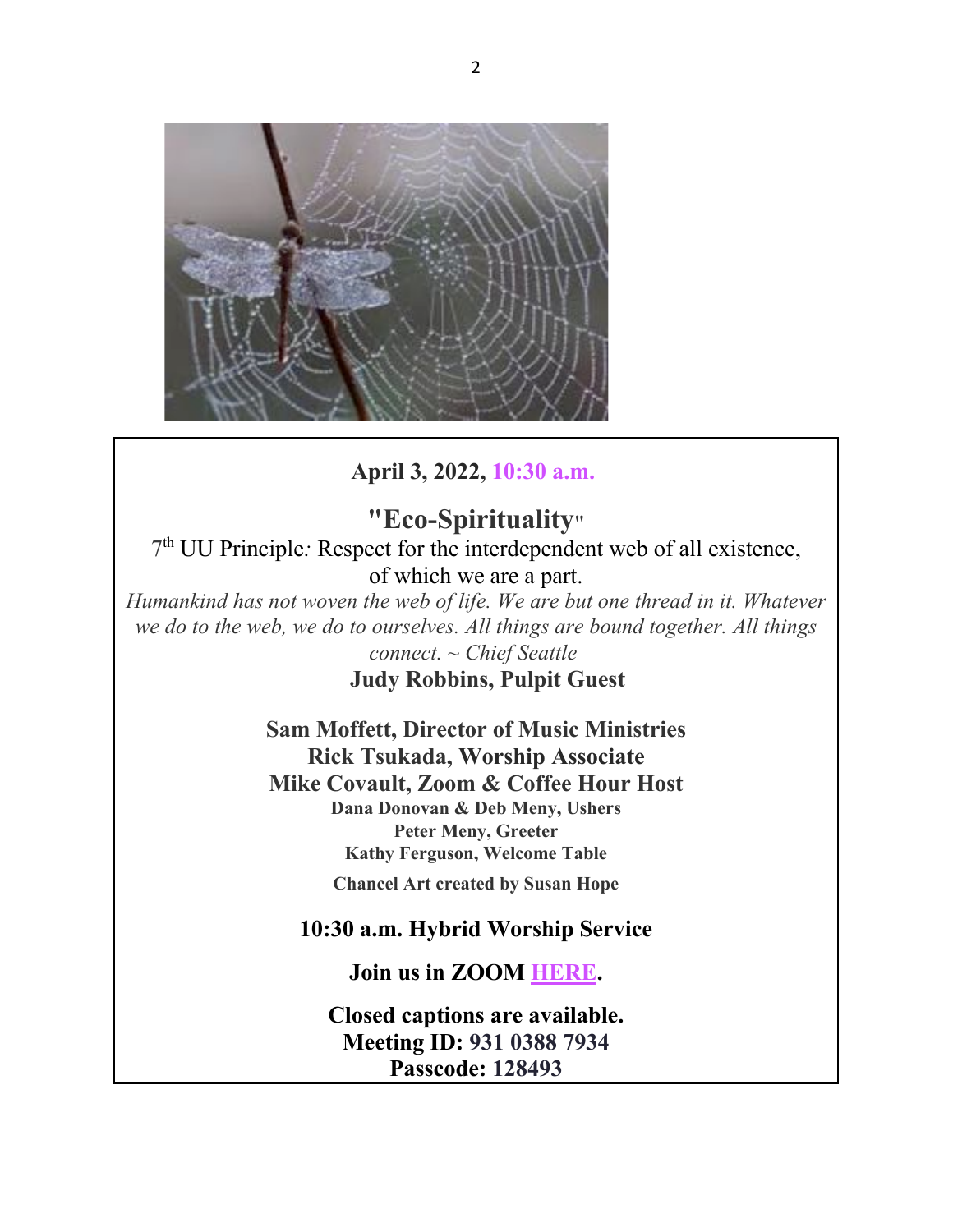### **11:30 a.m. – Fellowship Time will be immediately following services both in person and ZOOM**

#### **You can also watch the Sunday service**

**at https://vimeo.com/unitariansocietyhartford or on the USH Facebook page.**

### **Matters of the Heart**

On Sundays we will make space for sharing "Matters of the Heart" with one another (often referred to as "Joys and Sorrows" in other congregations). We would love to hear about recent births of new family members, or share your sorrow at a recent bereavement, and lift up any meaningful life passages or events that you would like to share with others.

This is how Matters of the Heart will be shared:

• Online participants: This Sunday, regrettably, there will be no online access available. By next week, a new electronic mail box will be ready for ongoing use for Matters of the Heart. Worship Associates will then have access to this new mail box, when needed, as they lead worship.

• If you are attending the service in person, index cards and pencils will be provided at the entrance to the sanctuary for you to write down the Matter of the Heart you wish to share. Place your completed card in the basket.

**Please remember this is not a time for general announcements.**

## *Stewardship*

### **Stewardship Update from Joe Rubin, Stewardship Chair**

**Our 2022-23 "Peace and Renewal" Stewardship Campaign is off to a fine start! So far, we have pledges from 41 households, and over half of the pledges offer brand new or increased giving, including some very significant increases. Please note that we want to close the campaign by the end of March,** *THIS THURSDAY!* **So if you haven't made your pledge yet, please do it today, on our online giving portal, or by sending an email to JoeRubin@snet.net, or mailing a pledge card to the USH Office, 50 Bloomfield Ave, Hartford, CT 06105. Please don't put it off! Make your pledge today!**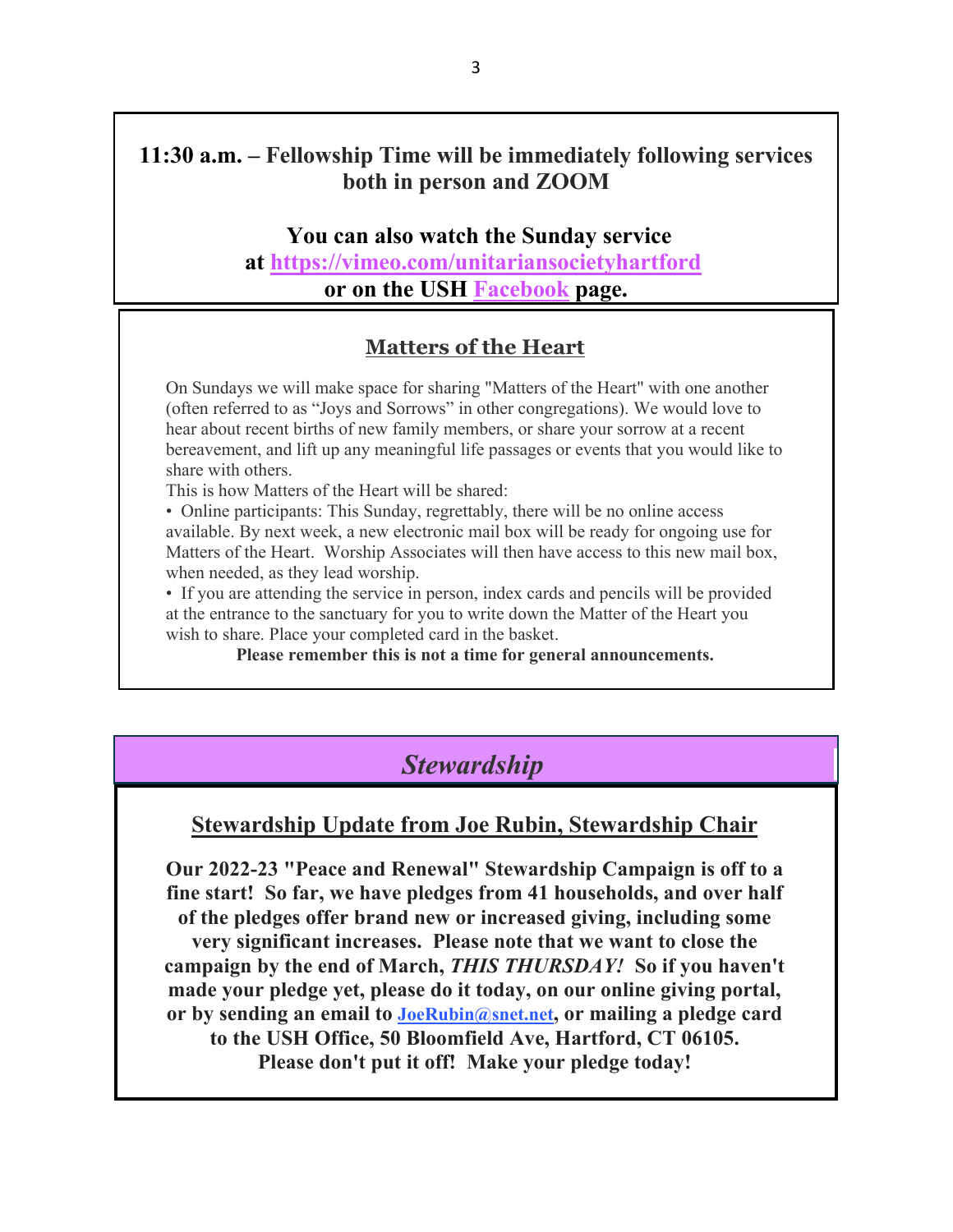#### **Thanks so much for your support of your USH community!**

**\*\*\*\*\*\*\*\*\*\*\*\*\*\*\*\*\*\*\*\*\*\*\*\*\*\*\*\*\*\*\*\*\*\*\*\*\*\*\*\*\*\*\*\*\*\*\*\*\*\*\*\*\*\*\*\*\*\*\*\*\*\*\*\*\*\*\*\*\*\*\*\*\***

### *HOW DO I PLEDGE?*

*It's easier than ever. The simplest way is to go to the new Stewardship button on our website (click on Give Online, then on USH Online Giving Portal), and make your pledge. Or you can fill out a pledge card and leave it in the collection basket by March 31. Or you may simply email or call Stewardship Chair Joe Rubin, JoeRubin@snet.net, or call Joe at 860-539-3586 to make your pledge by email or voicemail.*

> *QUESTIONS? Call or email Joe Rubin, above, or any USH Board member*



# Stewardship Testimonial by Carolyn Carlson

I grew up in Coventry, CT and my family was active in the First Congregational Church, which became the United Church of Christ. My mother was the Sunday School Superintendent and later spent years making crafts to sell at the holiday fair. My dad was active in building repair and cooking pancake breakfasts. I was active in the statewide youth group, Church was an important part of my

extended family until I finished college and then I didn't go near it for 15 years.

In my late 30s, I went through a period of spiritual searching. I was living in Missouri and one day, I told my friend Kitty what I believed and what I was struggling with. She laughed at me and said, "You sound like a Unitarian to me!" Thus, a new door opened, and I have been exploring Unitarian Universalism ever since.

In 1989, I moved to the Washington D.C. area, and for the next 14 years I floated between 3 Unitarian churches. Each had something different that appealed to me; while it was great to have so many choices, it also scattered my energies. I traveled a lot for my work and thus it was very slow to make friends and truly be engaged. In 2003 I moved to southern New England and continued as a wandering Unitarian.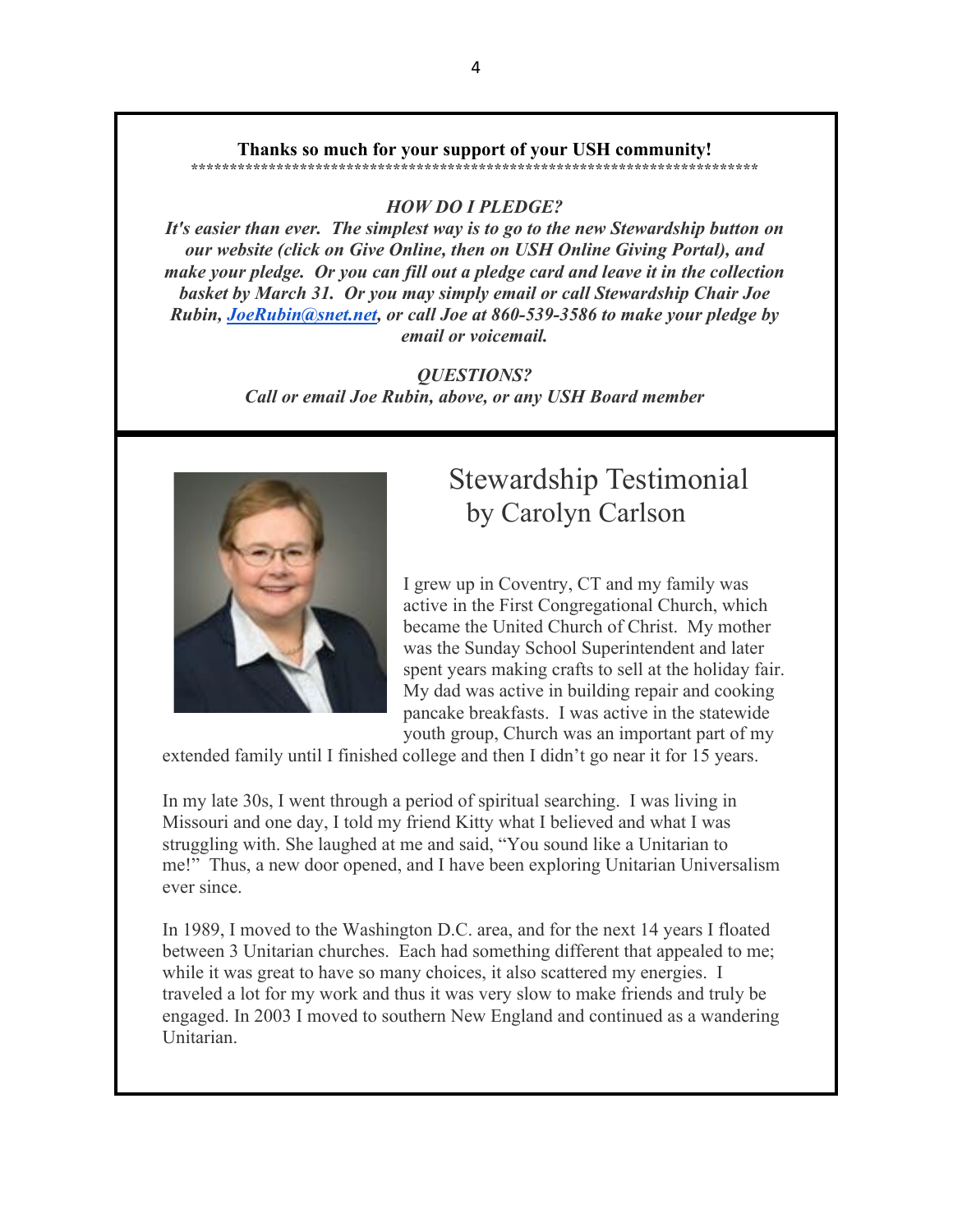In 2014, when I was 64, my job with the Red Cross was eliminated after 34 years. My Dad died the same week my career ended. I knew immediately that I had to choose one church to attend regularly, and I chose the Unitarian Society of Hartford. I needed a place to grieve, and I needed a place to belong. I needed a place where I could explore my beliefs and not be offended by the core values. USH has been that to me.

In the last 7 years I have been active in several areas. As a member of the Caring Network, I helped an elderly woman with her transition from independent living to assisted living. As part of Social Justice, I worked with people from 8 area houses of worship to welcome and support a Syrian family for two years.

I have also served on the Board of Directors as chair for the Community Within, and on the Stewardship and Membership Committees. These activities have helped me to know other members of USH better and to understand our operations and finances.

Once I became a regular member, showing up to Sunday services and other activities, my experience deepened, and my commitment increased. I have had many meaningful opportunities to contribute both time and money. And there are many other things I would like to do in the future.

I encourage you all to look for new ways to be involved, and to make a serious commitment both as a volunteer and financially, to ensure that the Unitarian Society of Hartford thrives.

Be regular, come often!

Bring your friends and family!

Look for ways to participate, both big and small. Serve on a committee, help with a project!

Pledge generously, and donate throughout the year!

Be brave, reach out to someone you admire and offer to join in!

And keep USH front and center in your life!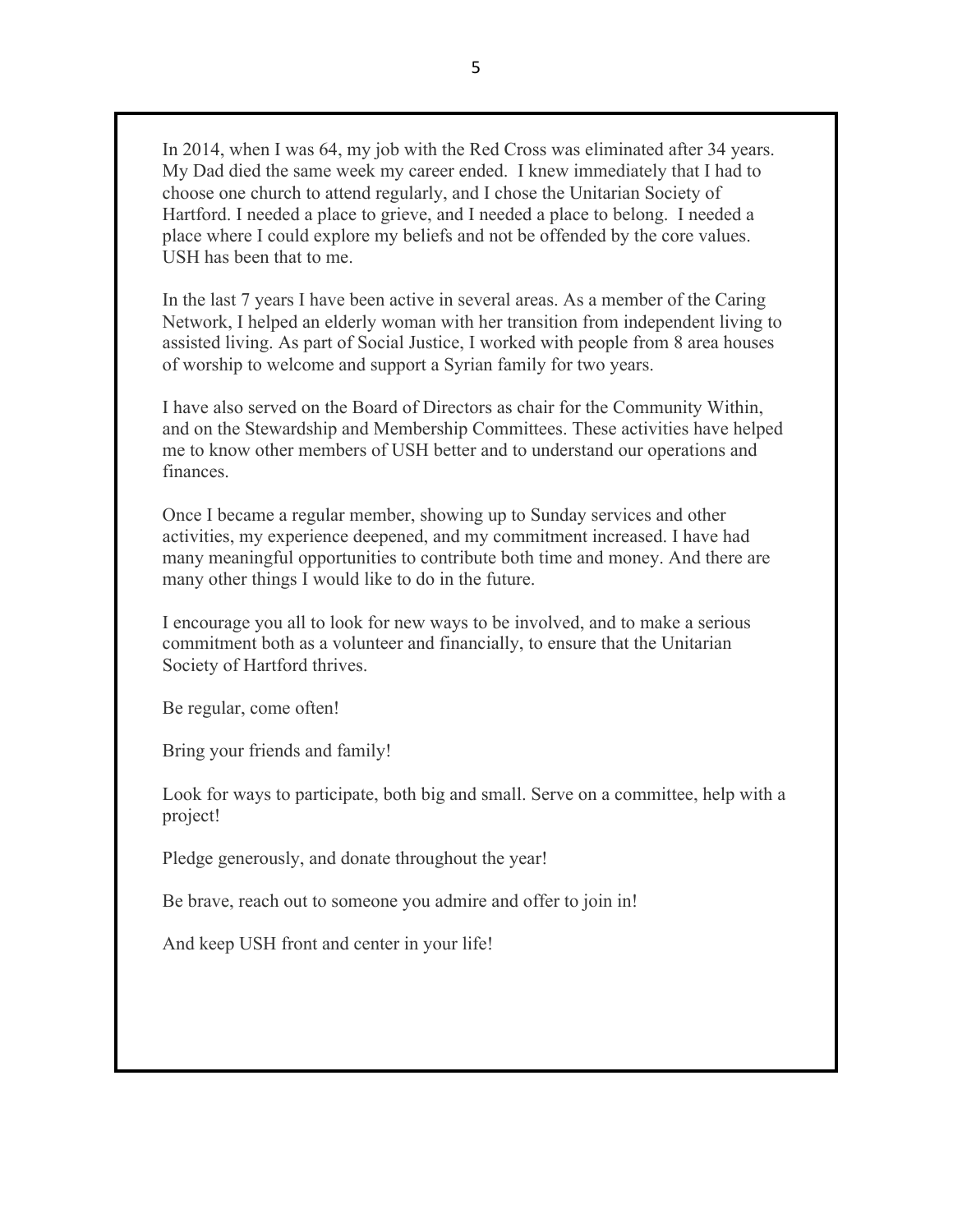### *USH Community & Business*



# *Opportunities to Serve*

Spring is here, and (in addition to crocuses and spring cleaning) that means it's time for nominations for open Board and committee positions for the coming church year. Having qualified and dedicated candidates is essential to our society's smooth running. The USH Board is made up of four officers: President, President-Elect, Secretary, and

Treasurer; plus four Council Chairs: Spiritual Life, Administration, Community Within, and Social Justice. The minister is an ex-officio member who can advise but who has no vote. Board members are elected by the congregation at the annual general meeting held in May. The slate of officers up for election must be posted for the congregation at least 25 days before that meeting. Candidates must be members of USH and over 18.

Terms of service vary: President and President-Elect elected for one year each, after which the President-Elect, having worked with the President the previous year, becomes President, and the President becomes Chair of the Nominating Committee for a year. Secretary, Treasurer, and Council Chairs are elected for two-year terms. Those officers may serve two additional consecutive terms, and the Council Chairs one additional consecutive term.

The Board has fiscal responsibility for the Society, setting policy, and making and delegating decisions necessary in day-to-day operations. Monthly Board meetings are open for any interested congregant to attend.

If you think that you, or another member, has the skills and interest to fill a Board position, please inform me, Martha Bradley, at **marthabradley49@yahoo.com** ASAP, as this year's annual meeting is scheduled for May 15 after the service. Please plan to attend.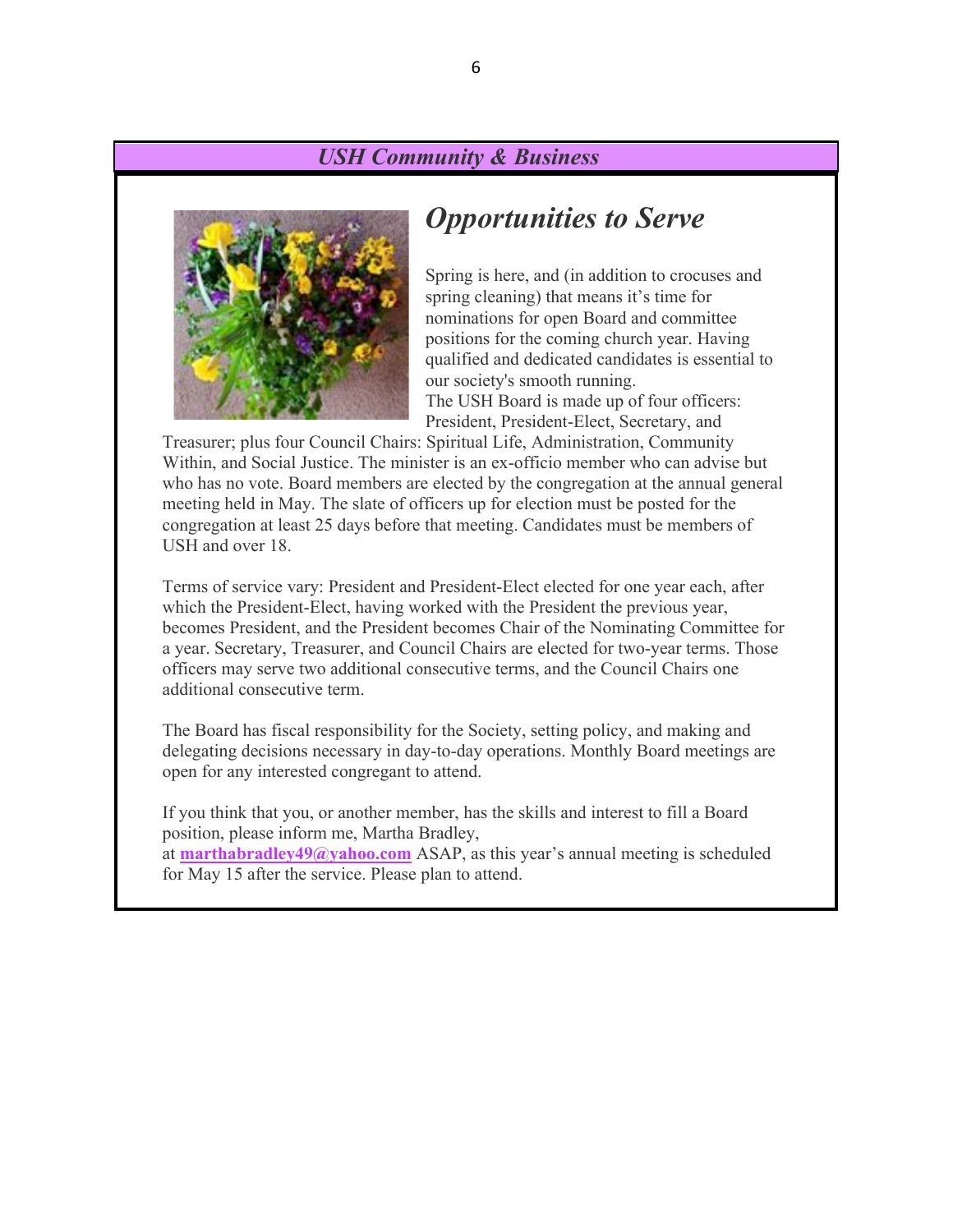



## **Final Touches**

*Preparing for addition of 10 new light fixtures to light up the Sanctuary as Victor Lundy would have approved. Photos Kevin Girouard and article by John Bengtson*

Putting the finishing touches on the coolest ceiling east of Gibraltar. Victor Lundy designed this building in 1964. Only one like it in the world.

We were quite honored to work on it. We removed about 200 of the 10,000 boards so the electricians could run about 500 feet of electrical cables (3 each to 10 different light junctions. These are "smart" lights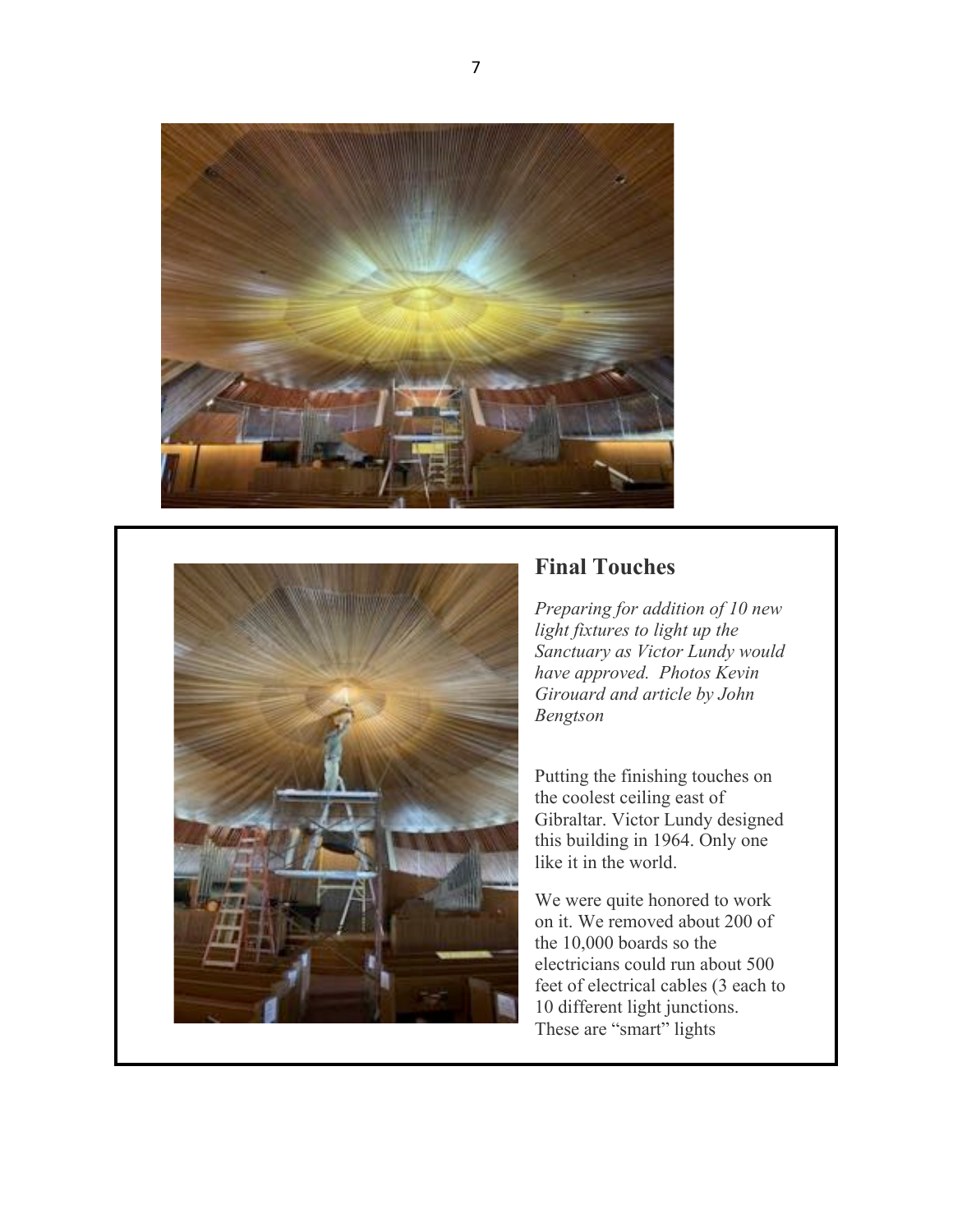controlled by switches or an app.) We then numbered them carefully, returning them to their original locations after cutting around lights.

We used 1 1/2" - 2 1/2" finish screws, which is a huge improvement over the nails they used in '64. We secured a few dozen loose boards that had popped over the years due to the constant movement of the ceiling suspended by cables above. (No visible supports below-very unique) We also re-secured the framing above, some of which had completely loosened from decking above, again, because of the constant movement of the roof. It is entirely solid now, every board as tight or tighter than it was before I was born.

We did some touch-up to try to disguise various water stains from over the years.

Kevin discovered that Victor Lundy is still alive in his mid-90s & living in a beautiful house of his own design in Colorado. I'm going to attempt to get in touch & tell him how much we love his innovative & brilliant design, maybe send some pictures.

I will not mention the various things I would have done to make it more practical & leak-free. Retrospect is easy, this man had vision,  $\&$  I greatly respect that. When I tucked in the final loose board at the very center circle, exactly 20 feet up, it locked together like an ancient puzzle. One final screw bound the entire circumference together. Whoever these carpenters were, they were the best in the land. I bow in their general direction. — *JB* 

Articles, full or continued, are found in their **entirety here**:

\*\*\*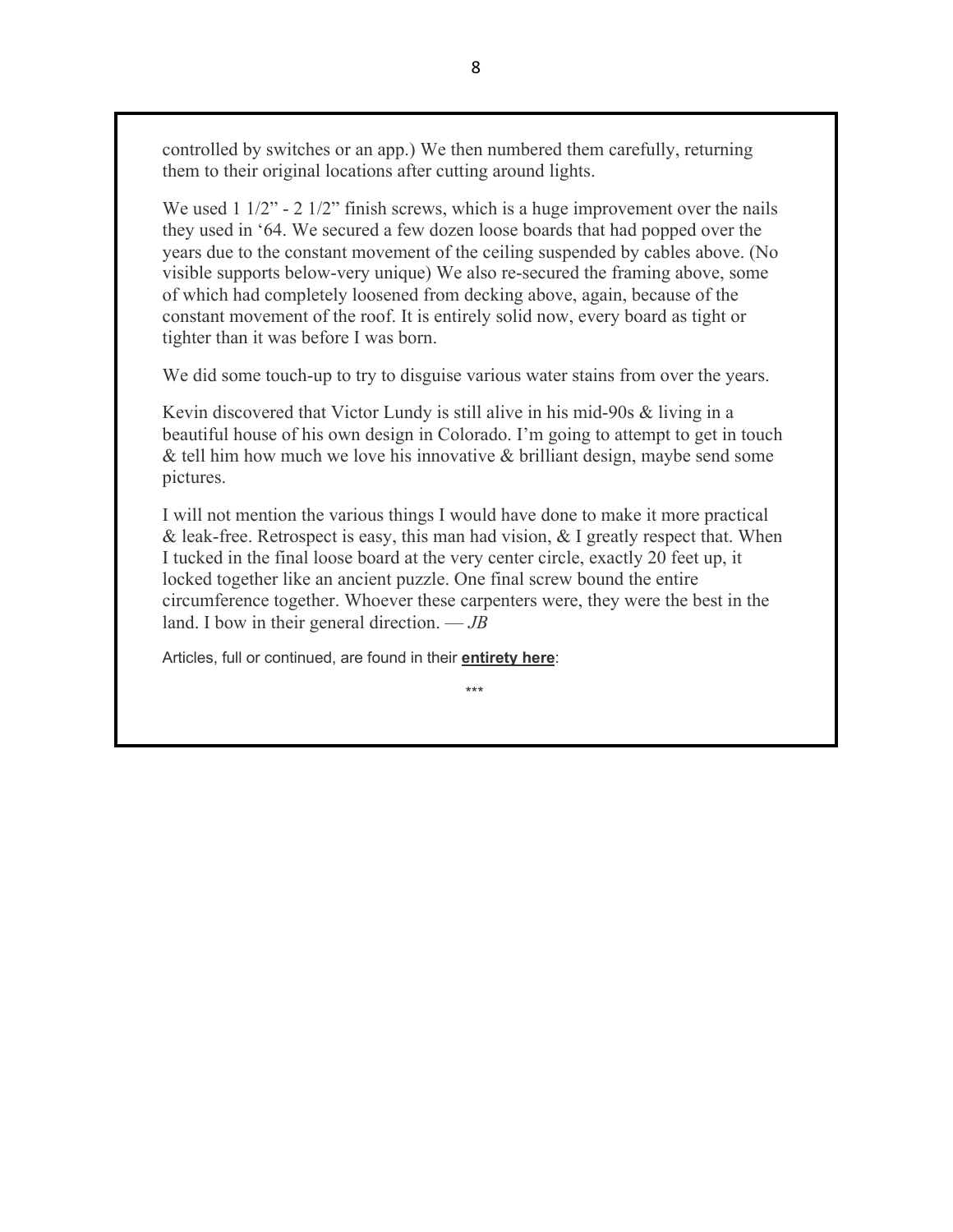

# **USH Calendar of Events for April 2022 can be viewed HERE.**

**Please contact Buffie with any questions or concerns.**

## *Meeting House Presents*

# **Meeting House Presents**

Save the Dates!

Meeting House Presents three top-notch shows this spring; two are part of our Friday night season, and the Saturday show is an exciting addition beyond our regular season!

**Mad Agnes Friday, Apr. 22, 2022** Back from a ten-year lunch break, Mad Agnes has reunited to bring you the intricate harmonies and compelling songwriting that have always been their signature. **Margo Hennebach**, **Adrienne Jones** and **Mark Saunders** have been singing and playing together since there were dinosaurs, performing across the U.S. and overseas. While dodging labels and mixing styles (Folk, classical, or Celtic? Soaring vocals, incisive lyrics or giggly repartee?), the genre-bending trio has won hearts on two continents, and individually and collectively have amassed a body of work which comprises **13 CDs** and a **concert DVD**. \$20 general admission and \$14 for students with ID. tickets: https://madagnes.bpt.me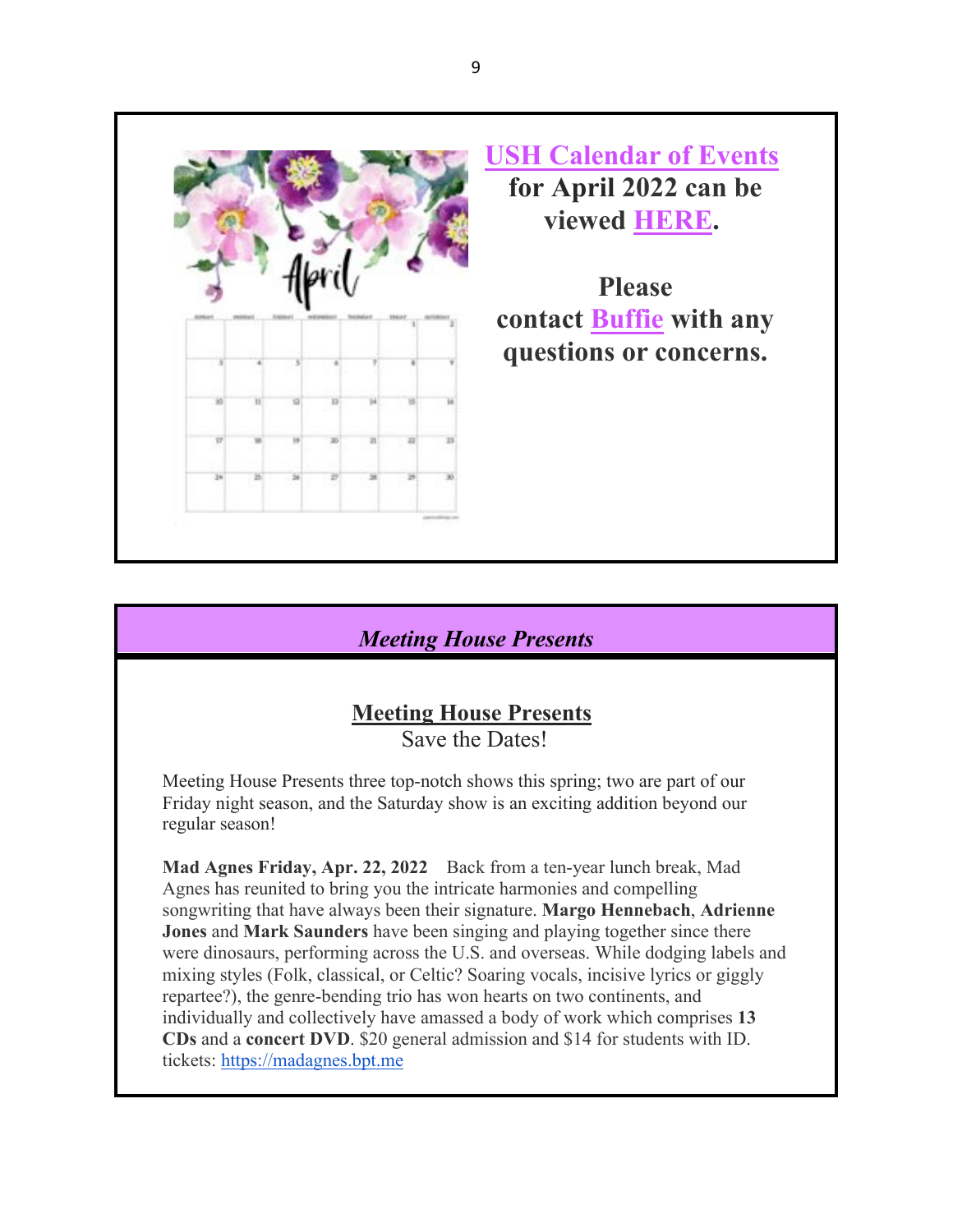**Seán Heely and Beth Patterson Friday, May 13 , 2022** Experience the magic music of Scotland and Ireland with Seán Heely and Beth Patterson. U.S National Scottish Fiddle champion Seán Heely and bouzouki player Beth Patterson perform fiery dance tunes and ancient, soaring melodies from Scotland and Ireland. Original compositions abound and they have rich vocal harmonies in their solid song repertoire that features ballads, sea shanties, and songs in Irish and Scottish folk tradition. Seán plays fiddle, mandocello, shruti box, and sings in English, Irish, and Scots Gaelic. \$20 general admission and \$14 for students with ID. tickets: https://seanheelyduo.bpt.me

**Susan Werner** concert **Saturday, April 30, 2022:** Celebrated performing songwriter Susan Werner has made a name for herself coast to coast. From her 1995 major label folk/rock debut *Last of the Good Straight Girls* to her 2007 collection of agnostic gospel hymns *The Gospel Truth* to her 2017 travelogue *An American In Havana*, Werner writes ambitious concept albums with subject matter and sounds to match.

"Susan Werner has always been a remarkably perceptive artist, one who's able to tap into the current climate and share sentiments that ought to be expressed. Her new album, and her 14th studio set to date, Flyover Country, is no exception. While it's grounded in a specific theme — that is, her love of the heartland sounds that inspired her early on, the sentiment goes far deeper, a reflection of the absolute uncertainty that's plagued the nation since the beginning of the year and, in reality, further back than that." — Lee Zimmerman, AmericanSongwriter.com Link for podcast of Susan Werner NPR appearances

This special Meeting House Presents Saturday concert was a late booking. Season ticket holders get a \$5 discount. Ticket price \$25, \$20 for season ticket holders. tickets: https://susanwerner.bpt.me

#### Laura and Paul Cipriano

Meeting House Presents, Unitarian Society of Hartford, CT **http://www.ushartford.com/nourishing-spirit/music/meetinghousepresents/**

#### \$20 general admission and \$14 for students with ID

(This special MHP Saturday concert isn't included with season tickets, but season ticket holders get a \$5 discount. Ticket price \$25)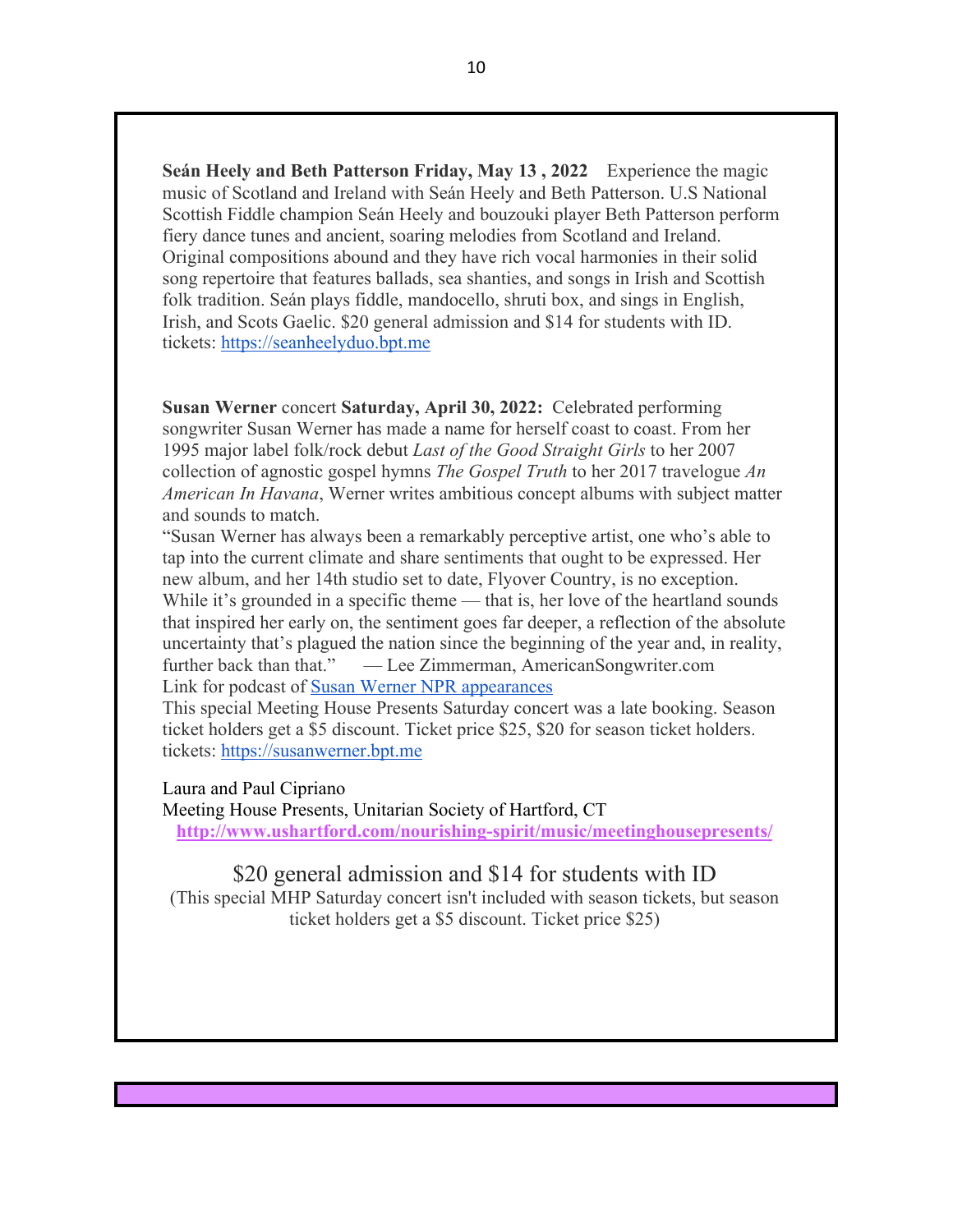# *Programs for Adults and Families*

**Meetings and Programs**

**The USH Book Club: Meets monthly, on the 2nd Thursday, 2:30 – 4:30pm, via Zoom. All adults in the USH community are welcome. Please contact Ginny Allen at fiddlenurse1@gmail.com if you'd like more information or if you want to join. An email with Zoom link will be sent a day or two before the meeting. Book Selections 2022**

Apr 14 – *First Friends:The Powerful Unsung (and Unelected) People Who Shaped Our Presidents* – Gary Ginsberg

May 12 – *The Extended Mind:Thinking Outside Your Brain* – Anne Murphy Paul

June 9 – *The Hellfire Club* – Jay Tapper

July 14 – *Hamnet* – Maggie O'Farrell

Aug 11 – *The Vanishing Half* – Brit Bennett

### **20's/30's Group: If you would like to join, please email Tara Cote at tcote11@gmail.com.**

**Disability Support Group:**

This group meets on line the first Saturday of each month at 10 a..m. The zoom link is sent a few days prior to the meeting. In this group participants discuss the challenges of physical disability (chronic illness, chronic pain, impaired senses, impaired mobility) and emotional pain (loss, mental illness) and the stresses of caretaking a loved one. What is said in the group stays in the group. Email **Gloria Bent** for more information at **bentgloria@gmail.com or call at 860-904-7768.**

## *Caring Network*

**From the USH Caring Network:** Please inform the Caring Network of needs, or volunteer your services. If you know of any member or friend experiencing some difficulty, please contact **Janice** 

**Newton** at **janicecnewton@gmail.com** or any member of the Caring Network so we can provide some assistance. A wide range of community services is also available to those in need by calling the Community Info Line at 211.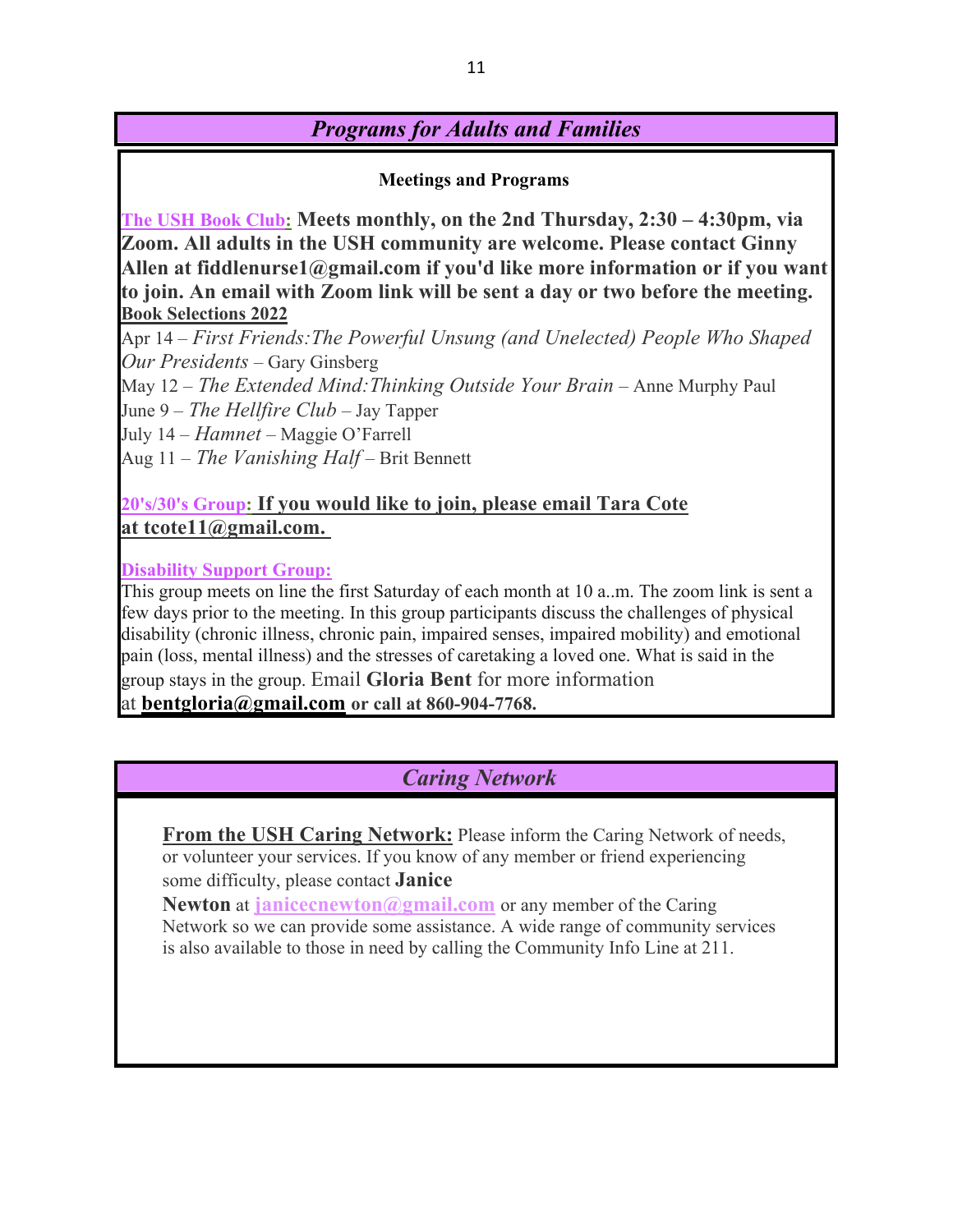#### **Your 2021-2022 USH Board of Directors**

**Rob Spector: President Eve Pech: President-Elect Bob Hewey: Treasurer Sarah Harmon McKenzie: Secretary Peter Meny: Spiritual Life Council Chair Jon Covault: Administration Council Chair Dana Donovan: Social Justice Council Chair Tina Davies: Community Within Council Chair Rev. Terry Cummings, Interim Minister (ex-officio)**

# **The next board meeting is Tuesday, April 12, 6:30 p.m. via ZOOM.**

The latest financial reports for **FY Nov-Dec 2021** have been posted, click **HERE** to view.

The Board Meeting minutes for **January 2022 h**ave been posted. To view the USH Directory, Reports, meeting minutes and other church business information online, click **HERE**. Contact Buffie Pinney at hartforduusociety@gmail.com for the username and password.

**Missed Last Week's Enews? Click Below: http://www.ushartford.org/nourishing-spirit/newsletters/**

**See Articles and News for USH and the Surrounding Area you may have missed or find a link to the USH Facebook Page HERE.**

**Please consult our Online Calendar regularly for all upcoming events coordinated by the**

**Unitarian Society of Hartford: www.ushartford.org/events/ To submit a Calendar Request (also for an online USH Zoom Room gathering) click HERE.**

**E-News Contributors please take note: The deadline for USH E-News submissions is** *Tuesday at 12 Noon***. Please include the dates that your submission should be included in the 'Subject' field.**

### **USH Staff:**

**http://www.ushartford.org/staff-members/**

Rev. Terry Cummings, Interim Minister **revterryush@gmail.com** | 860-233-9897 ext. 103

Sam Moffett, Director of Music Ministries **smoffettuu@gmail.com** | 860-233-9897 ext. 108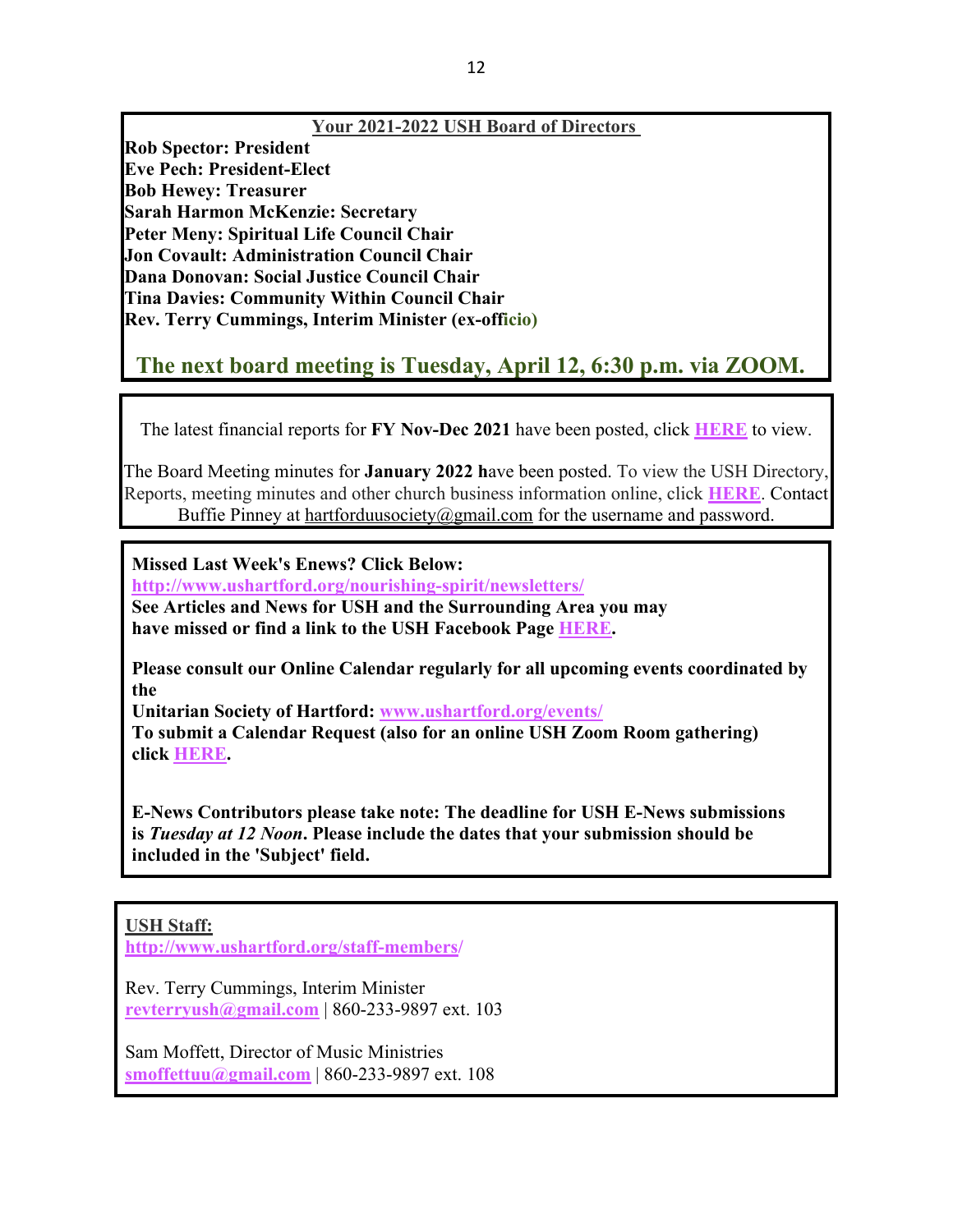Annie Witzler, Acting Coordinator of Religious Education **re4ush@gmail.com** | 860-233-9897 ext. 104

Bob Hewey, acting Bookkeeper - Office or Phone by Appointment **boltonbob@aol.com** 860-233-9897 ext. 102

Buffie Pinney, Office Administrator & Building Rentals **hartforduusociety@gmail.com** | 860-233-9897 ext. 100

# *News from Buffie's Desk*



Please contact our Office Administrator, **Buffie Pinney**, with any administrative questions or concerns. Buffie is working Sunday through Thursday from 9am-2pm. Please email at her at **hartforduusociety@gmail.com**. **Buffie is** *always* **happy to hear from you!**



**Sunday Welcome Volunteers See Sign Up Genius Link HERE. Please contact Buffie** 

**at hartforduusociety@gmail.com for any assistance or additional questions.**